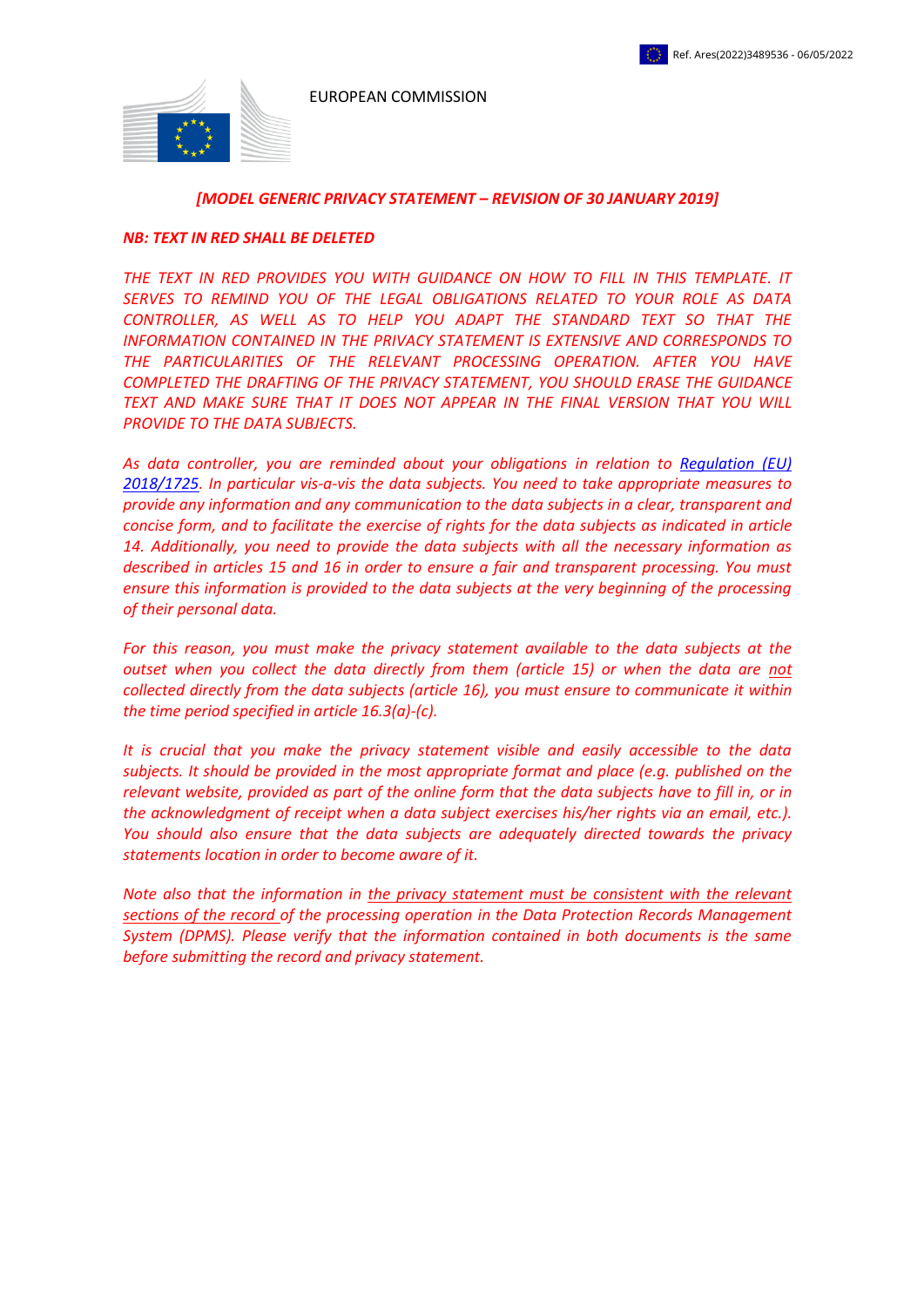### **PROTECTION OF YOUR PERSONAL DATA**

# **This privacy statement provides information about the processing and the protection of your personal data.**

**Processing operation:** *['Title']*

**Data Controller:** *[Name of Directorate-General/ Directorate/ unit responsible (entity)]*

**Record reference:** *[DPR-EC-00100]*

## **Table of Contents**

- **1. Introduction**
- **2. Why and how do we process your personal data?**
- **3. On what legal ground(s) do we process your personal data?**
- **4. Which personal data do we collect and further process?**
- **5. How long do we keep your personal data?**
- **6. How do we protect and safeguard your personal data?**
- **7. Who has access to your personal data and to whom is it disclosed?**
- **8. What are your rights and how can you exercise them?**
- **9. Contact information**
- **10. Where to find more detailed information?**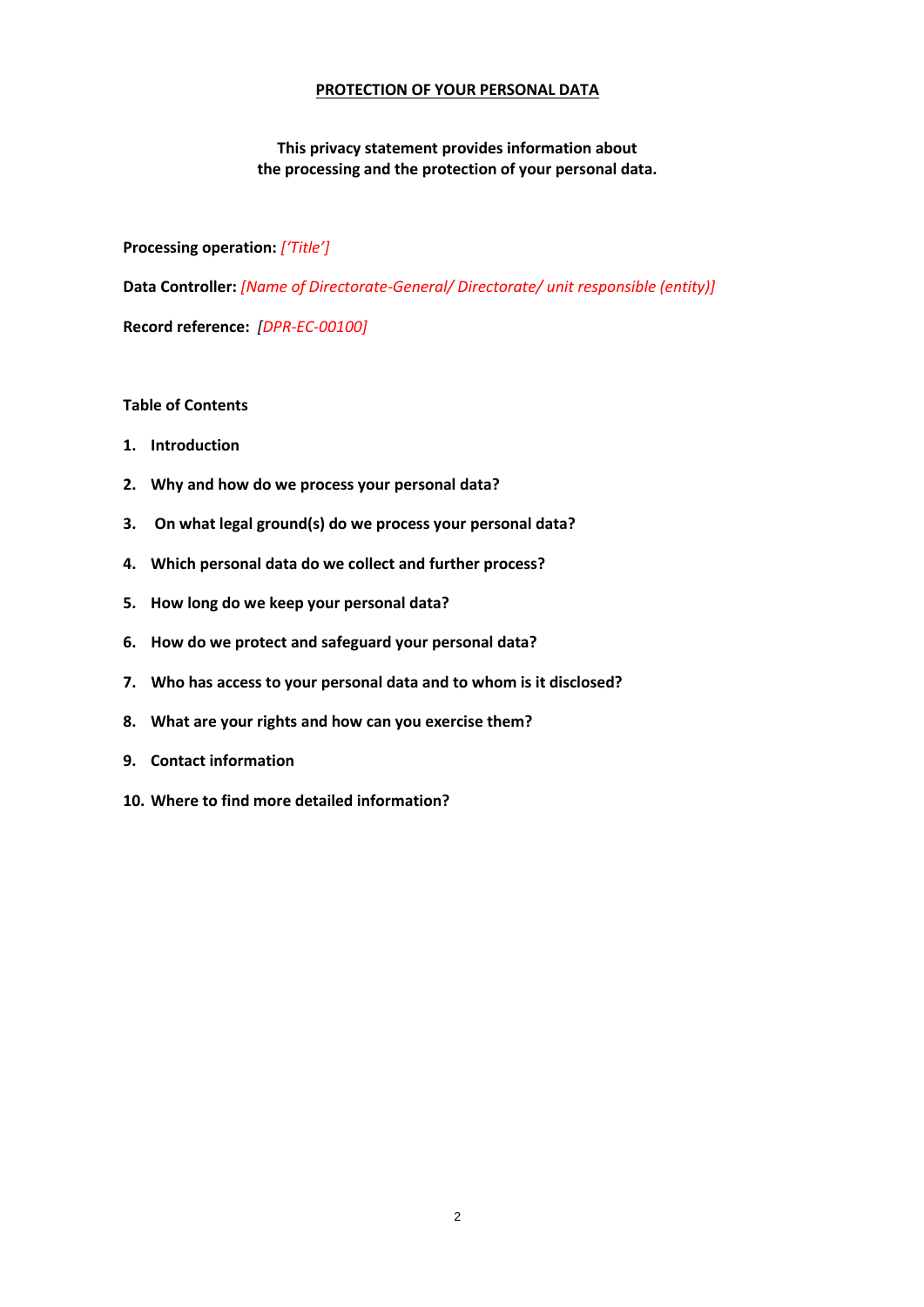# **1. Introduction**

The European Commission (hereafter 'the Commission') is committed to protect your personal data and to respect your privacy. The Commission collects and further processes personal data pursuant to [Regulation \(EU\) 2018/1725](https://eur-lex.europa.eu/legal-content/EN/TXT/?uri=uriserv:OJ.L_.2018.295.01.0039.01.ENG&toc=OJ:L:2018:295:TOC) of the European Parliament and of the Council of 23 October 2018 on the protection of natural persons with regard to the processing of personal data by the Union institutions, bodies, offices and agencies and on the free movement of such data (repealing Regulation (EC) No 45/2001).

This privacy statement explains the reason for the processing of your personal data, the way we collect, handle and ensure protection of all personal data provided, how that information is used and what rights you have in relation to your personal data. It also specifies the contact details of the responsible Data Controller with whom you may exercise your rights, the Data Protection Officer and the European Data Protection Supervisor.

The information in relation to processing operation *"[indicate the title of the Record". If appropriate, give also a short explanation of the title unless it is self-explanatory]* undertaken by *[indicate the Data Controller, i.e. the organisational entity responsible for the processing like the DG/ Directorate/Unit which has determined the purpose(s) and the means of the processing of personal data. Do not indicate the name of the e.g Head of Unit.]* is presented below.

# **2. Why and how do we process your personal data?**

# *[Record section 'Purpose']*

Purpose of the processing operation: *[Indicate the Data Controller i.e. the organisational entity]* collects and uses your personal information to *[explain the purpose of the processing including the possibility to process the data for another compatible purpose]*.

*[Provide a brief description of the processing operation]*

*[Include one of the following statements, as appropriate:*

Your personal data will *not* be used for an automated decision-making including profiling. [OR]

Your data *will* be used for an automated decision-making, including profiling. *[In this case, also provide meaningful information about the logic of the automated decision-making, as well as the significance and envisaged consequences of such processing for the data subjects. If the data subjects will be subject to a decision based solely on automated processing, including profiling, explain how such processing complies with Article 24(2)-(4) of Regulation (EU) 2018/1725.]*

### **3. On what legal ground(s) do we process your personal data**

*[Record section 'Compliance checklist', part 2]*

*[Provide information about the legitimacy (legal basis) of the processing. Specify which subparagraph(s) of Article 5(1) of Regulation (EU) 2018/1725, lawfulness of processing, that apply(ies). Keep only the sub-paragraphs, which are relevant for your processing:*

*We process your personal data, because:*

*(a) processing is necessary for the performance of a task carried out in the public interest or in the exercise of official authority vested in the Union institution or body;*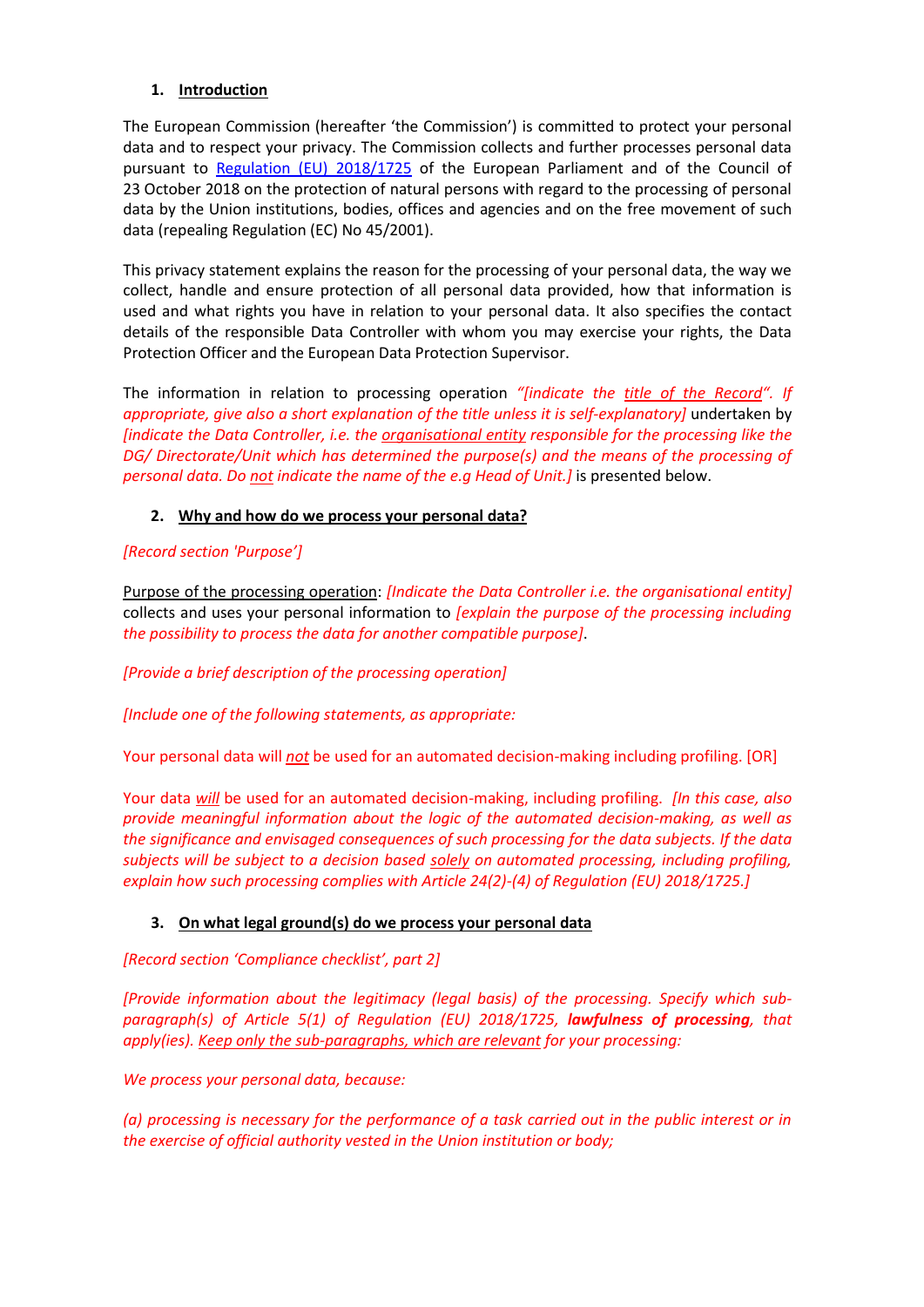*(b) processing is necessary for compliance with a legal obligation to which the controller is subject;*

*(c) processing is necessary for the performance of a contract to which the data subject is party or in order to take steps at the request of the data subject prior to entering into a contract;*

*(d) the data subject has given consent to the processing of his or her personal data for one or more specific purposes;*

*(e) processing is necessary in order to protect the vital interests of the data subject or of another natural person.*

*[In case you have indicated Article 5(1)(a) and/or (b) of Regulation (EU) 2018/1725 as grounds for processing, please indicate which Union law(s) is (are) the basis for such processing.]*

*[If you process special categories of personal data, Article 10 of Regulation (EU) 2018/1725 applies. In that case, please:*

*(1) indicate that (a) special category(ies) of personal data is (are) being processed,*

*(2) explain which sub-paragraph of Article 10(2) of Regulation (EU) 2018/1725 applies for that processing, and*

*(3) provide a brief explanation of that processing. Keep only the sub-paragraphs, which are relevant for your processing:]*

*We process special categories of personal data indicated in Section 4, because:*

*(a) the data subject has given explicit consent to the processing of those personal data for one or more specified purposes, except where Union law provides that the prohibition referred to in paragraph 1 may not be lifted by the data subject;*

*(b) the processing is necessary for the purposes of carrying out the obligations and exercising specific rights of the controller or of the data subject in the field of employment and social security and social protection law insofar as it is authorised by Union law providing for appropriate safeguards for the fundamental rights and the interests of the data subject;*

*(c) the processing is necessary to protect the vital interests of the data subject or of another person where the data subject is physically or legally incapable of giving consent;*

*(d) the processing is carried out in the course of its legitimate activities with appropriate safeguards by a non-profit-seeking body which constitutes an entity integrated in a Union*  institution or body and with a political, philosophical, religious or trade union aim and on *condition that the processing relates solely to the members or to former members of this body or to persons who have regular contact with it in connection with its purposes and that the data are not disclosed outside that body without the consent of the data subjects;*

*(e) the processing relates to personal data which are manifestly made public by the data subject;*

*(f) the processing is necessary for the establishment, exercise or defence of legal claims or whenever the Court of Justice is acting in its judicial capacity;*

*(g) the processing is necessary for reasons of substantial public interest, on the basis of Union law which shall be proportionate to the aim pursued, respect the essence of the right to data*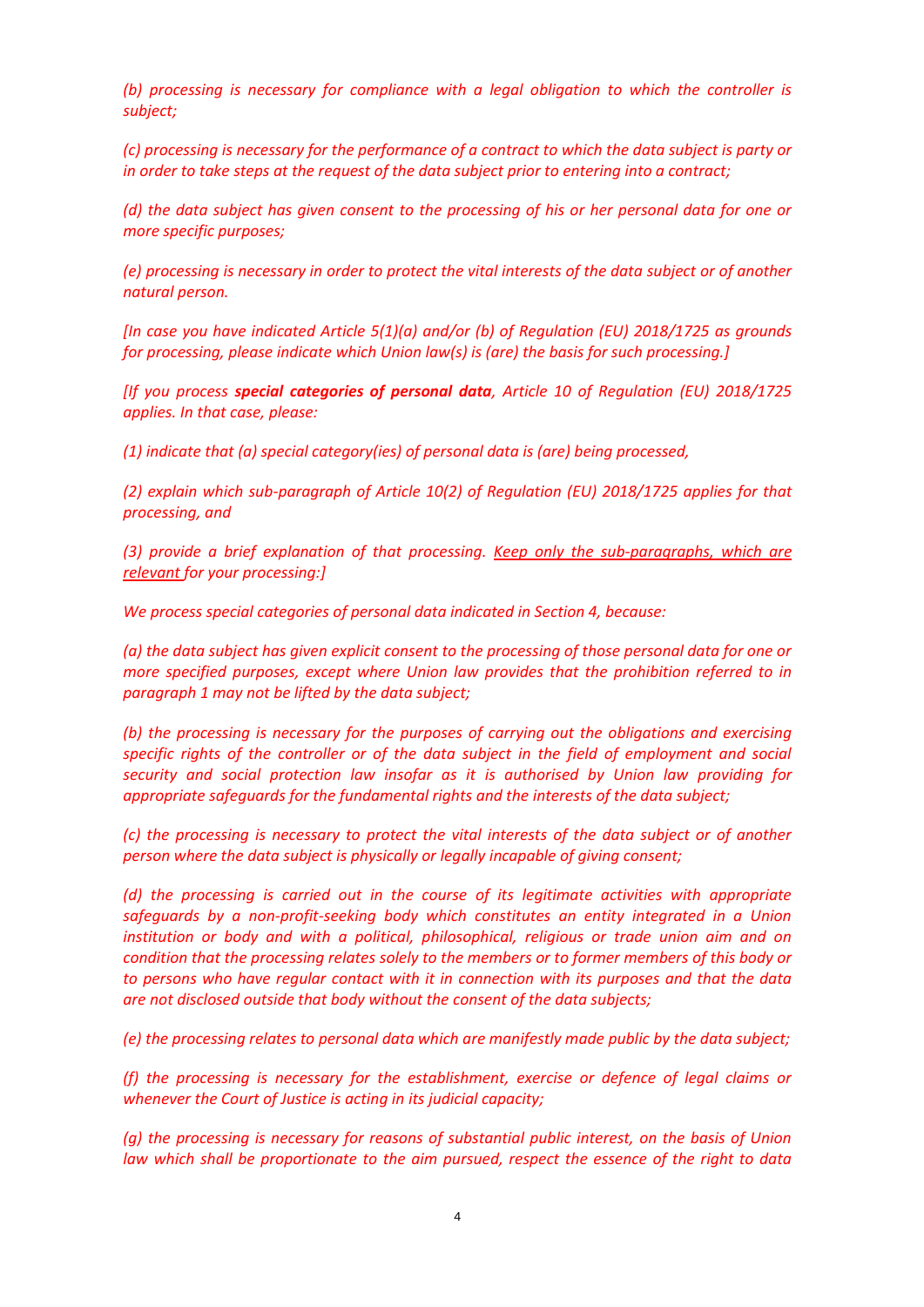*protection and provide for suitable and specific measures to safeguard the fundamental rights and the interests of the data subject;*

*(h) the processing is necessary for the purposes of preventive or occupational medicine, for the assessment of the working capacity of the employee, medical diagnosis, the provision of health or social care or treatment or the management of health or social care systems and services on the basis of Union law or pursuant to contract with a health professional and subject to the conditions and safeguards referred to in paragraph 3;*

*(i) the processing is necessary for reasons of public interest in the area of public health, such as protecting against serious cross-border threats to health or ensuring high standards of quality and safety of healthcare and of medicinal products or medical devices, on the basis of Union law which provides for suitable and specific measures to safeguard the rights and freedoms of the data subject, in particular professional secrecy; or*

*(j) the processing is necessary for archiving purposes in the public interest, scientific or historical research purposes or statistical purposes based on Union law which shall be proportionate to the aim pursued, respect the essence of the right to data protection and provide for suitable and specific measures to safeguard the fundamental rights and the interests of the data subject.*

### **4. Which personal data do we collect and further process***?*

In order to carry out this processing operation *[the Data Controller, i.e. the organisational entity]* collects the following categories of personal data:

*[If you collect personal data directly from the data subject, Article 15 of Regulation (EU) 2018/1725 applies. In such cases include one of the following two statements, as appropriate [cf. Article 15(2)(e):]*

The provision of personal data is not mandatory*. [OR]*

The provision of personal data is mandatory to meet a *[statutory]/ [contractual]* requirement *[indicate which in particular*]. If you do not provide your personal data, possible consequences are *[specify].*

*[If you do not collect the personal data from the data subject, but from other sources, Article 16 applies. Consequently, please include the following statement:]*

We have obtained your personal data from *[specify type of source, and if applicable indicate whether it came from publicly accessible sources].*

*[In case you collect personal data both from the data subject AND from other sources, you have to include the information relevant for Articles 15 AND 16 of Regulation (EU) 2018/1725 as indicated above.]*

*[Definition: personal data = any information relating to an identified or identifiable natural person, for example:*

- *Name;*
- *Function;*
- *Contact details (e-mail address, telephone number, mobile telephone number, fax number, postal address, company and department, country of residence, IP address, etc.);*
- *Bank account reference (IBAN and BIC codes), VAT number, passport number, ID number;*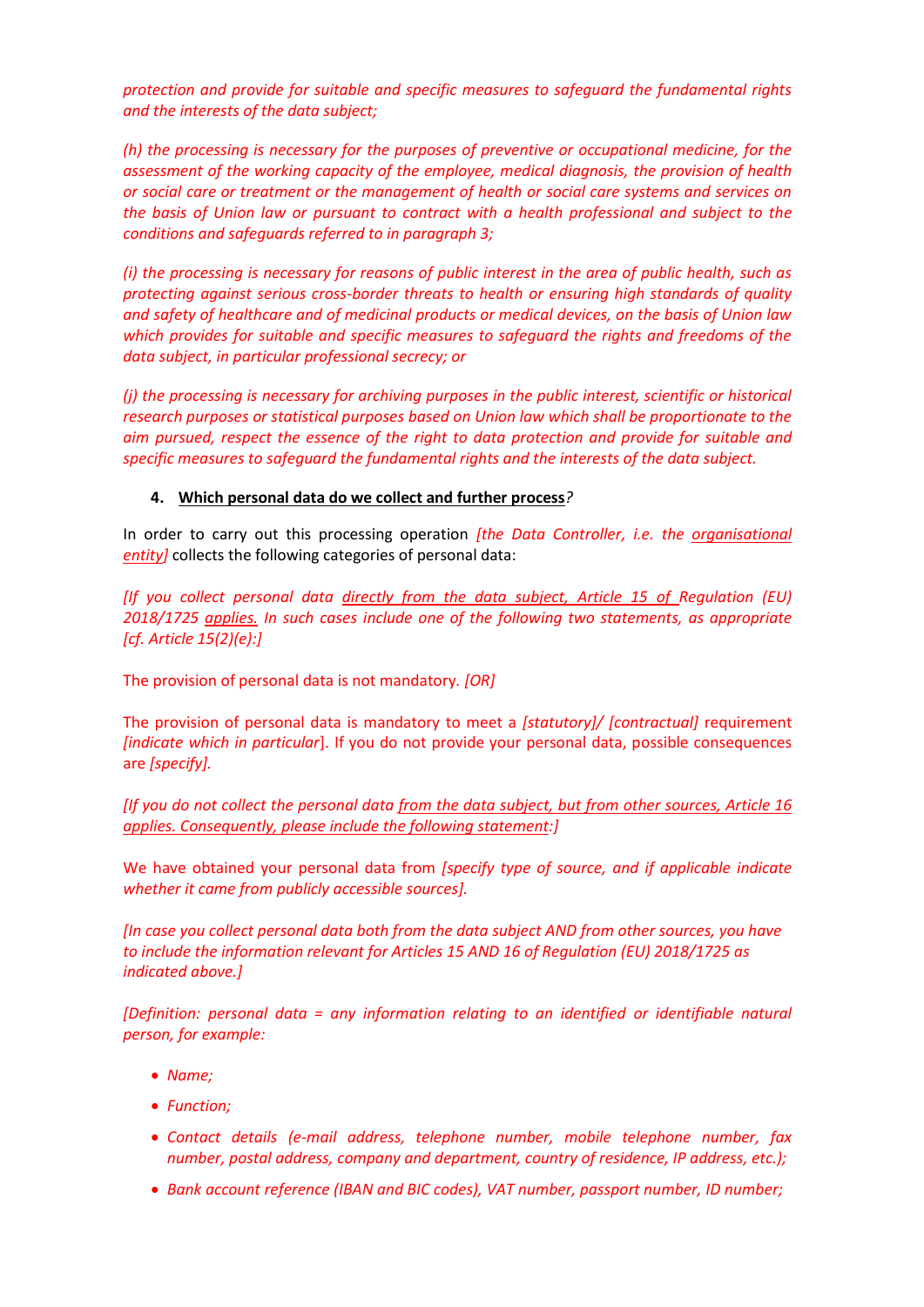- *Information for the evaluation of selection criteria or eligibility criteria: expertise, technical skills and languages, educational background, professional experience, including details on current and past employment;*
- *Other types of data specific to the processing operation. Be aware that some are possibly sensitive data subject to specific rules (see Articles 10 and 11 of Regulation (EU) 2018/1725).]*

# **5. How long do we keep your personal data?**

## *[Record section 'Retention period']*

*[The Data Controller, i.e. the organisational entity]* only keeps your personal data for the time necessary to fulfil the purpose of collection or further processing, namely for *[indicate the retention period and any modalities of its application (e.g. from which event does the administrative retention period start to run) as specified in the relevant Record. Please ensure that you align the retention period with the Common Commission-Level Retention List].*

# **6. How do we protect and safeguard your personal data?**

All personal data in electronic format (e-mails, documents, databases, uploaded batches of data, etc.) are stored either on the servers of the European Commission or of its contractors *[only include reference to contractors in the event a contractor exists, otherwise erase the reference].* All processing operations are carried out pursuant to the [Commission Decision \(EU,](https://eur-lex.europa.eu/legal-content/EN/TXT/?qid=1548093747090&uri=CELEX:32017D0046)  [Euratom\) 2017/46](https://eur-lex.europa.eu/legal-content/EN/TXT/?qid=1548093747090&uri=CELEX:32017D0046) of 10 January 2017 on the security of communication and information systems in the European Commission.

The Commission's contractors are bound by a specific contractual clause for any processing operations of your data on behalf of the Commission, and by the confidentiality obligations deriving from the transposition of the General Data Protection Regulation in the EU Member States ('GDPR' [Regulation \(EU\) 2016/679](https://eur-lex.europa.eu/legal-content/EN/TXT/?uri=celex%3A32016R0679)*) [include this paragraph only in the event a contractor exists].*

In order to protect your personal data, the Commission has put in place a number of technical and organisational measures in place. Technical measures include appropriate actions to address online security, risk of data loss, alteration of data or unauthorised access, taking into consideration the risk presented by the processing and the nature of the personal data being processed. Organisational measures include restricting access to the personal data solely to authorised persons with a legitimate need to know for the purposes of this processing operation.

# **7. Who has access to your personal data and to whom is it disclosed?**

# *Record section 'Recipients', 'International Data Transfers*

Access to your personal data is provided to the Commission staff responsible for carrying out this processing operation and to authorised staff according to the "need to know" principle. Such staff abide by statutory, and when required, additional confidentiality agreements.

*[If applicable, indicate the recipients/or categories of recipients of the data i.e. a natural or legal person, public authority, agency or another body to which personal data are disclosed, whether a third party or not. They could be internal or external entities, including processors e.g. contractors.]* 

*[In case you foresee publication of the personal data, indicate this and specify to what extent you will publish personal data.]*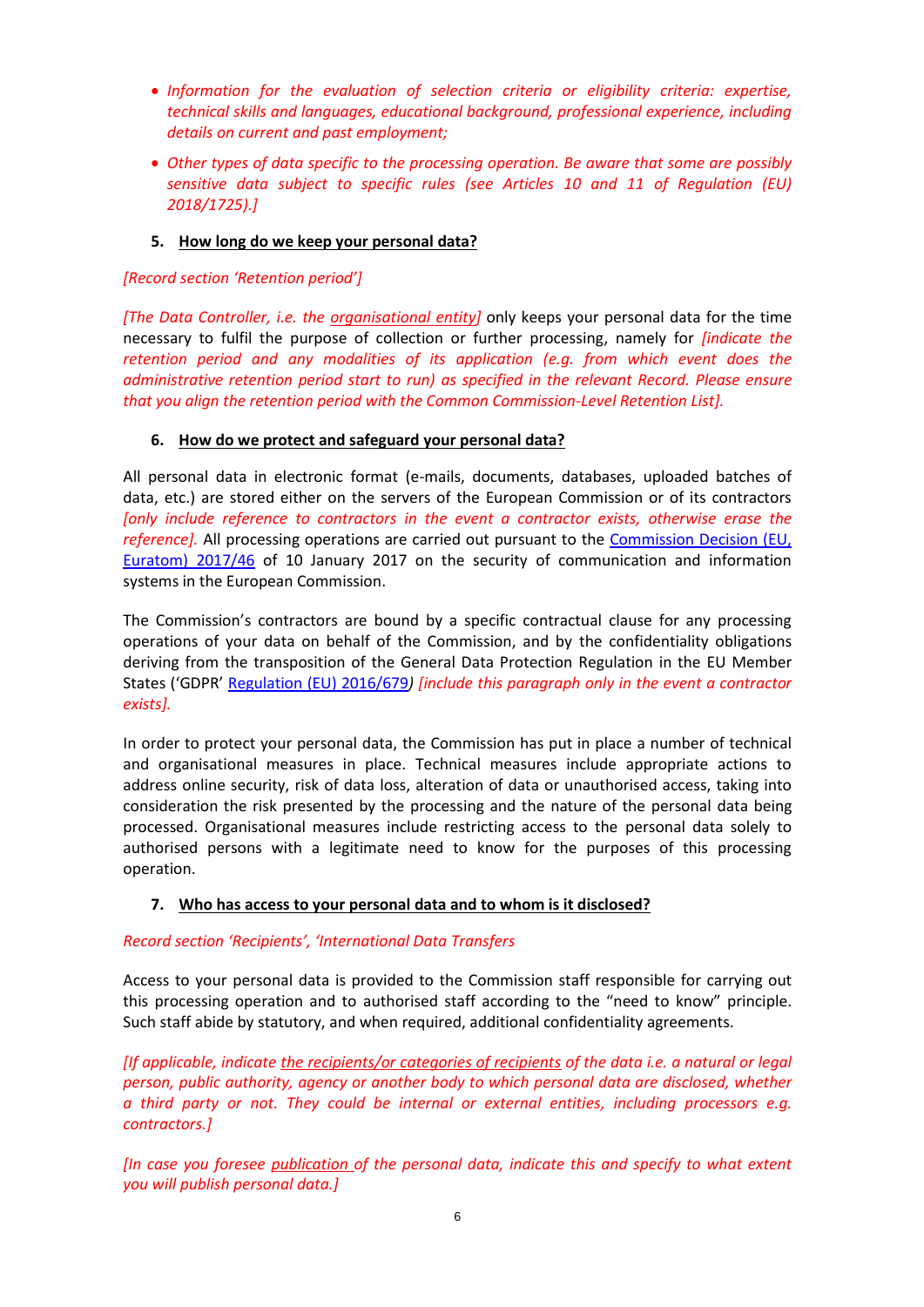*[If applicable, specify if web services using third party tools are foreseen. Describe the ways the website will process personal data including the use of cookies and social media.]*

*[If you intend to transfer personal data to recipients in a third country or international organisation, please indicate:*

The controller will transfer your personal data to the following recipients in a third country or to an international organisation in accordance with Regulation (EU) 2018/1725: *[Indicate all categories of recipients, except for EC staff.]*

The controller will transfer your personal data based on: [*specify the legal ground for the transfer by selecting the relevant paragraph below as applicable*]

- *adequacy decision of the Commission for a specific country / commercial sector (Article 47 of Regulation (EU) 2018/1725) [or in the absence of this],*
- *[explain that there is no adequacy decision for the respective third countries / commercial sectors and indicate] appropriate safeguards (Article 48 of Regulation (EU) 2018/1725) [provide (1) reference to the appropriate safeguards and (2) the means by which a data subject can obtain a copy of them / or indicate where they have been made available]; [or in the absence of this],*
- *[explain that there is no adequacy decision for the respective third countries / commercial sectors, explain why there are no appropriate safeguards for transfer and indicate derogation(s) for the specific situation(s)].*

*[Please note that pursuant to Article 3(1) of Regulation (EU) 2018/1725 public authorities (e.g. Court of Auditors, EU Court of Justice) which may receive personal data in the framework of a particular inquiry in accordance with Union or Member State law shall not be regarded as recipients; the processing of those data by those public authorities shall be in compliance with the applicable data protection rules according to the purposes of the processing. If applicable, a specific clause about investigations, including legal requests from public authorities, should be included, e.g.:* 

The information we collect will not be given to any third party, except to the extent and for the purpose we may be required to do so by law.]

### **8. What are your rights and how can you exercise them?**

*[Record 'Information to Data Subjects on their Rights, see Article 13-19 of Regulation (EU) 2018/1725.]*

You have specific rights as a 'data subject' under Chapter III (Articles 14-25) of Regulation (EU) 2018/1725, in particular the right to access, rectify or erase your personal data and the right to restrict the processing of your personal data. Where applicable, you also have the right to object to the processing or the right to data portability.

*[If you have indicated under Heading 3 (legal grounds for processing) that your processing is lawful pursuant to Article 5(1)(a) of Regulation (EU) 2018/1725, i.e. that your 'processing is necessary for the performance of a task carried out in the public interest or in the exercise of official authority vested in the Union institution or body', please include the following text:]*